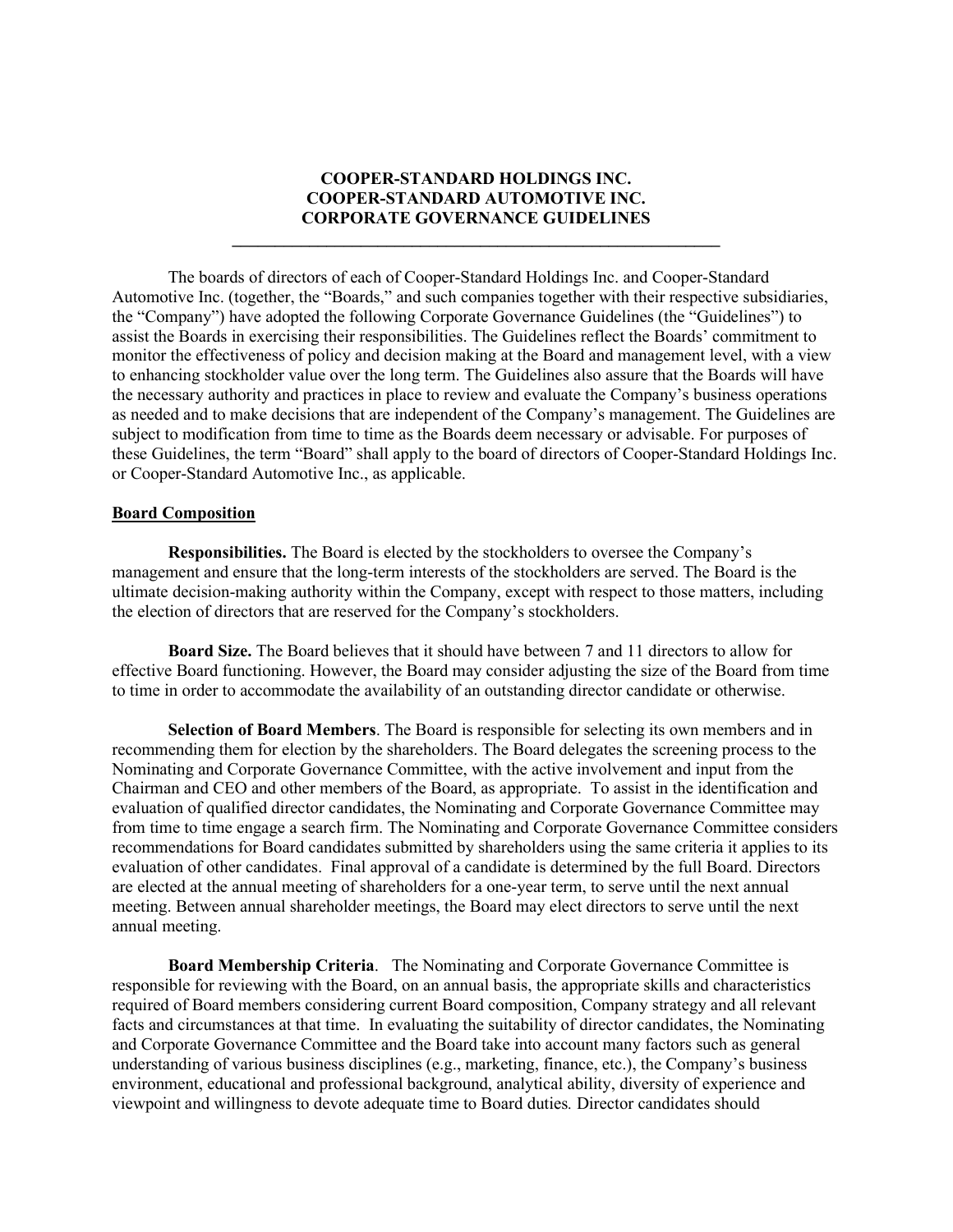demonstrate commitment to the highest personal and professional ethical standards, integrity, and the core values of the Company. Director candidates will be evaluated on their ability to consider and balance the legitimate interests and concerns of the Company's shareholders and other stakeholders effectively, consistently, and appropriately in reaching decisions. In its recruitment process, the Nominating and Corporate Governance Committee and the Board will ensure that the potential pool of candidates reflects diversity in gender, race, ethnic background, country of citizenship and professional experience. The Board evaluates each individual in the context of the Board as a whole, with the objective of retaining a group that can best enhance the Company's success and represent the interests of shareholders and other stakeholders through sound judgment.

**Independent Directors**. It is the policy of the Board, consistent with New York Stock Exchange listing standards, that at least a majority of the Board members shall be independent directors. The Board shall determine on an annual basis whether each director qualifies as an "independent director" pursuant to New York Stock Exchange listing standards.

**Director Orientation and Continuing Education**. The Board believes that director orientation is essential to valuable Board participation and decision making. To that end, the Company intends to conduct an orientation program for new Board members designed to familiarize each new Board member with the Company's business operations, strategy and objectives, financial structure and corporate governance principles and practices. In addition, portions of certain Board meetings will be devoted to educational topics at which senior management and outside subject matter experts present information regarding matters such as the Company's business operations, strategies, objectives, risks and opportunities. The Company encourages directors to periodically pursue or obtain appropriate programs, sessions or materials as to the responsibilities of directors of publicly traded companies. The Company will reimburse directors for reasonable expenses associated with such programs, sessions and materials in accordance with Company policy.

**Retirement Age and Tenure Policy**. The mandatory retirement age for a director is 75. No director who is or would be over such age at the expiration of his or her current term may be nominated to a new term, unless the Board waives the retirement age for a specific director in exceptional circumstances. Once granted, such waiver must be renewed annually. The Board does not believe it should limit the number of terms an individual may serve as a director. Directors who have served on the Board for multiple terms are often able to provide valuable contributions and insight into the Company's operations based on their experience with, and understanding of, the Company's business, history and objectives.

**Director Service on Other Boards**. Directors should not serve on more than three other boards of public companies in addition to the Company's Board. Any director seeking to serve on a board of another public company must first provide written notice to the Chairman of the Board and the Chair of the Nominating and Corporate Governance Committee of such proposed service and should obtain approval from the Nominating and Corporate Governance Committee prior to agreeing to serve on the board of another public company. The Company's Chief Executive Officer ("CEO") should not serve on more than one other board of a public company in addition to the Company's Board and should obtain Board approval prior to agreeing to serve on the board of any public company. Audit Committee members shall not simultaneously serve on the audit committees of more than three other public companies unless the Board determines that such simultaneous service would not impair the ability of such director to serve effectively on the Committee.

**Change in Personal Circumstances.** The Board does not believe that directors who experience a significant change in their personal circumstances, including a change in their principal employment, should necessarily leave the Board. However, any director who experiences a significant change in his or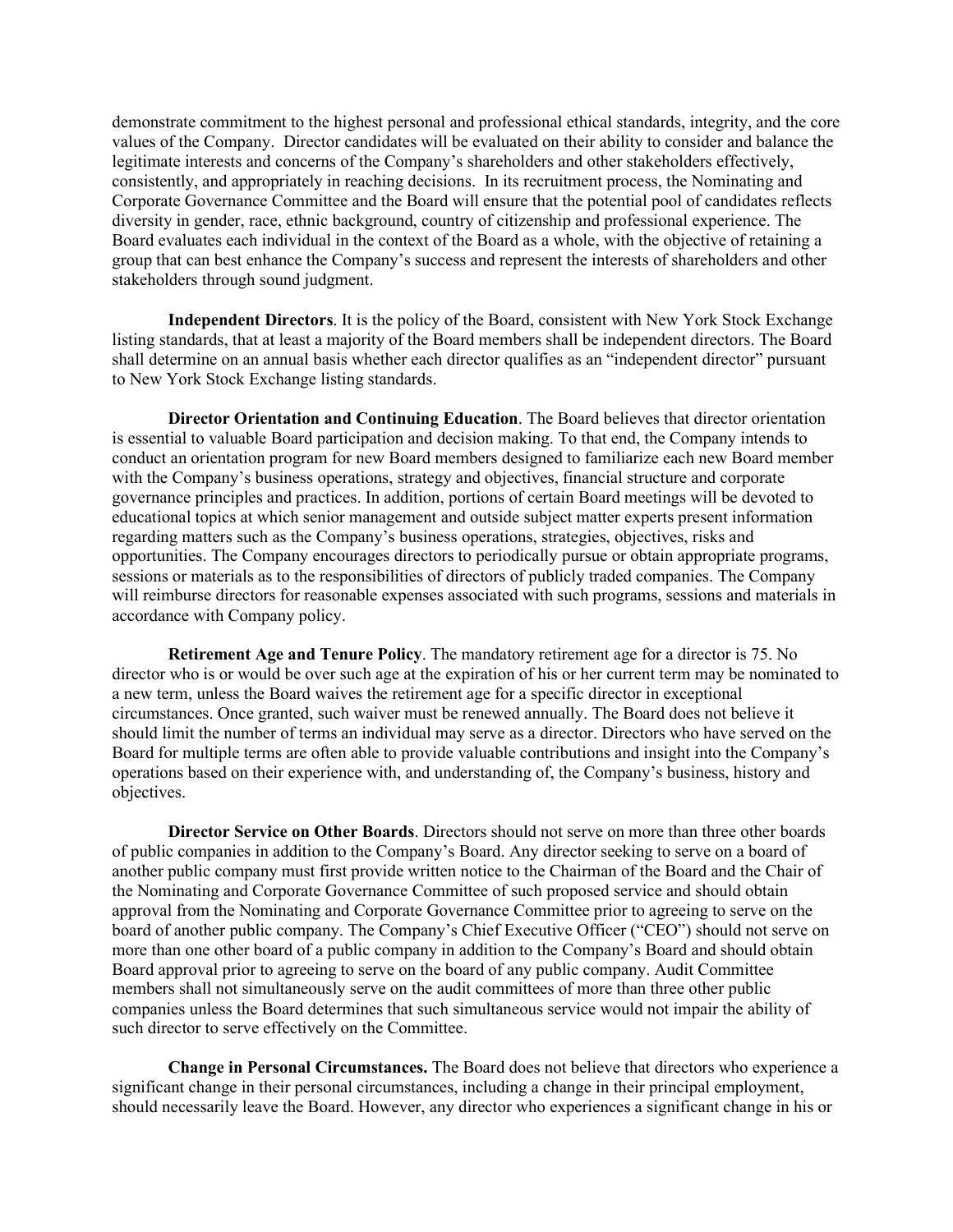her personal circumstances, including retirement, a significant change to his or her principal employment or circumstances that reasonably may have an adverse effect on a director's service on the Board or the Company's business or reputation, should promptly tender a resignation to the Board. The Nominating and Corporate Governance Committee shall then review the appropriateness of that director's continued service on the Board in light of the new circumstances and make a recommendation to the Board as to whether the resignation should be accepted.

**Chair of the Board; Lead Director**. The Chair of the Board and CEO positions may be filled by the same individual. The Chair of the Board, among other things, (i) presides at, and chairs, Board meetings and meetings of stockholders, (ii) establishes agendas for each Board meeting in consultation with the chairs of applicable committees of the Board, (iii) leads executive sessions of the Board, (iv) leads the Board in discussions concerning the CEO's employment, performance and dismissal, and (v) performs such other duties and responsibilities as requested by the Board. However, if the Chair of the Board is the CEO, the non-employee directors of the Board shall elect a Lead Director who shall (i) lead executive sessions of the Board, (ii) lead the Board in discussions concerning the CEO's employment, performance and dismissal, and (iii) perform such other duties and responsibilities as requested by the Board. The Lead Director need not be an independent director within the meaning of New York Stock Exchange listing standards.

**Codes of Business Conduct and Ethics.** Each director is expected to comply with the Company's Code of Conduct and the Company's Code of Business Conduct and Ethics for Members of the Board of Directors. In addition, each director is expected to complete the Company's online Code of Conduct training and certify its completion on an annual basis.

**Unsuccessful Incumbent Directors**. An incumbent director who fails to receive a majority of the votes cast in an election that is not a Contested Election (as defined in the By-Laws) and who tenders his or her resignation pursuant to the By-Laws shall remain active and engaged in Board activities while the Nominating and Corporate Governance Committee and the Board decide whether to accept or reject such resignation, or whether other action should be taken; provided, however, it is expected that such incumbent director shall not participate in any proceedings by the Nominating and Corporate Governance Committee or the Board regarding whether to accept or reject such director's resignation, or whether to take other action with respect to such director.

### **Board Meetings; Involvement of Senior Management**

**Board Meetings—Attendance.** Board members are expected to attend Board meetings and meetings of the committees on which they serve. Each director is also encouraged and expected to attend the Company's annual meeting of stockholders.

**Board Meetings—Agenda.** Six regularly scheduled Board meetings generally are held each year, with additional regular or special meetings being held as circumstances warrant as determined by the Chair of the Board or the Board. The Chair of the Board sets the agenda for each Board meeting in consultation with the Lead Director and distributes it to all the directors in advance.

**Advance Distribution of Materials; Review by Board Members.** Information that is relevant to the Board's understanding of matters to be discussed at an upcoming Board meeting should be distributed to the members of the Board sufficiently in advance of meetings to permit meaningful review. Advance information materials should generally be kept as concise as possible while giving directors sufficient information to make informed decisions. Board and committee members should review materials provided to them prior to Board and committee meetings and arrive at such meetings prepared to discuss the issues presented.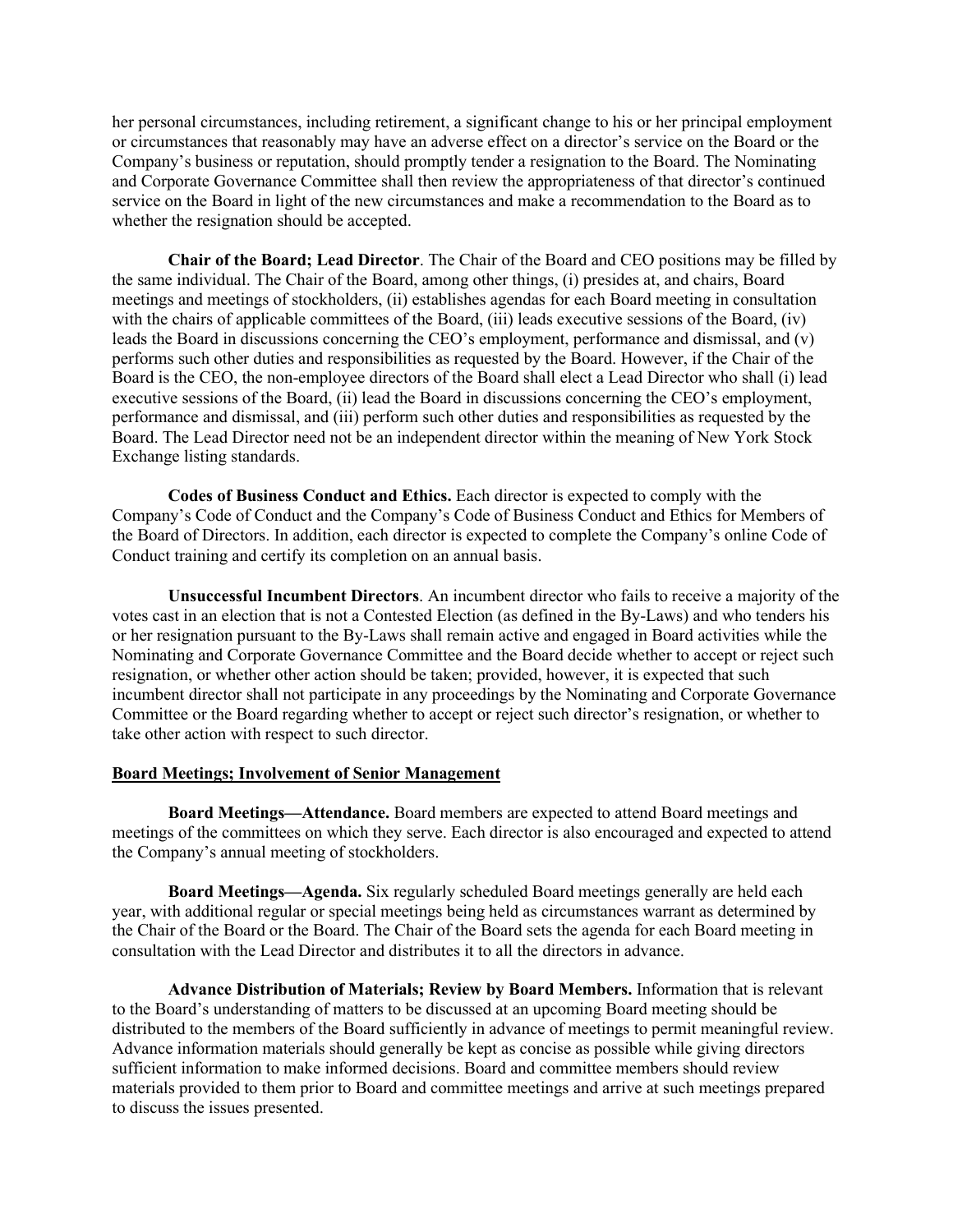**Access to Employees; Independent Advisors.** The Board has access to Company employees to ensure that directors can ask all questions and glean all information necessary to fulfill their duties. With the approval of the Chair of the Board, management should invite Company personnel to Board meetings at which their presence and expertise would help the Board have a full understanding of matters being considered. In addition, the Board and its committees have access to, and authority to engage, at the Company's expense, independent financial, legal, accounting and other advisors.

**Executive Sessions.** Each regular meeting of the Board shall include an executive session at which no employee directors or other employees are present. If the non-employee directors include one or more directors who is not independent under New York Stock Exchange listing standards, the independent directors will themselves meet in executive session at least once per year.

### **Performance Evaluations and Succession Planning**

**Board Evaluation.** The Board evaluates its performance on an annual basis through an evaluation process administered by the Nominating and Corporate Governance Committee. The Board should discuss each evaluation to determine what, if any, actions should be taken to improve the effectiveness of the Board or any committee thereof.

**CEO Evaluation.** The Lead Director, in consultation with the Compensation Committee, (i) conducts a review at least annually of the performance of the CEO, (ii) establishes the evaluation process and (iii) determines the criteria by which the CEO is evaluated.

**Succession Planning.** The Compensation Committee works with the CEO and the Board to plan for the succession of the CEO and other senior executive officers, as well as to develop plans for interim succession for the CEO in the event of retirement or an unexpected occurrence.

### **Compensation and Stock Ownership**

**Board Compensation Review.** The Nominating and Corporate Governance Committee periodically reviews how the Company's director compensation practices compare with those of other comparable companies. The Board determines its director compensation practices after the Nominating and Corporate Governance Committee completes this review. It is the general policy of the Board that Board compensation should be a mix of cash and equity-based compensation. Directors who are also members of management will receive no additional compensation for their service as directors.

**Stock Ownership by Directors.** The Board believes that an ownership stake in the Company strengthens the alignment of interests between directors and stockholders. Accordingly, each director should own common stock (or equivalents) in accordance with the Company's stock ownership policies and guidelines as may be in effect from time to time.

### **Committees**

**Number and Type of Committees.** The Board has four standing committees—an Audit Committee, a Compensation Committee, a Nominating and Corporate Governance Committee, and an Innovation and Business Diversification Committee. The composition, duties and responsibilities of each committee are set forth in a charter approved by the Board and each of the respective committees. The Board may add new committees or eliminate existing committees as it deems advisable, subject to applicable laws and New York Stock Exchange listing standards.